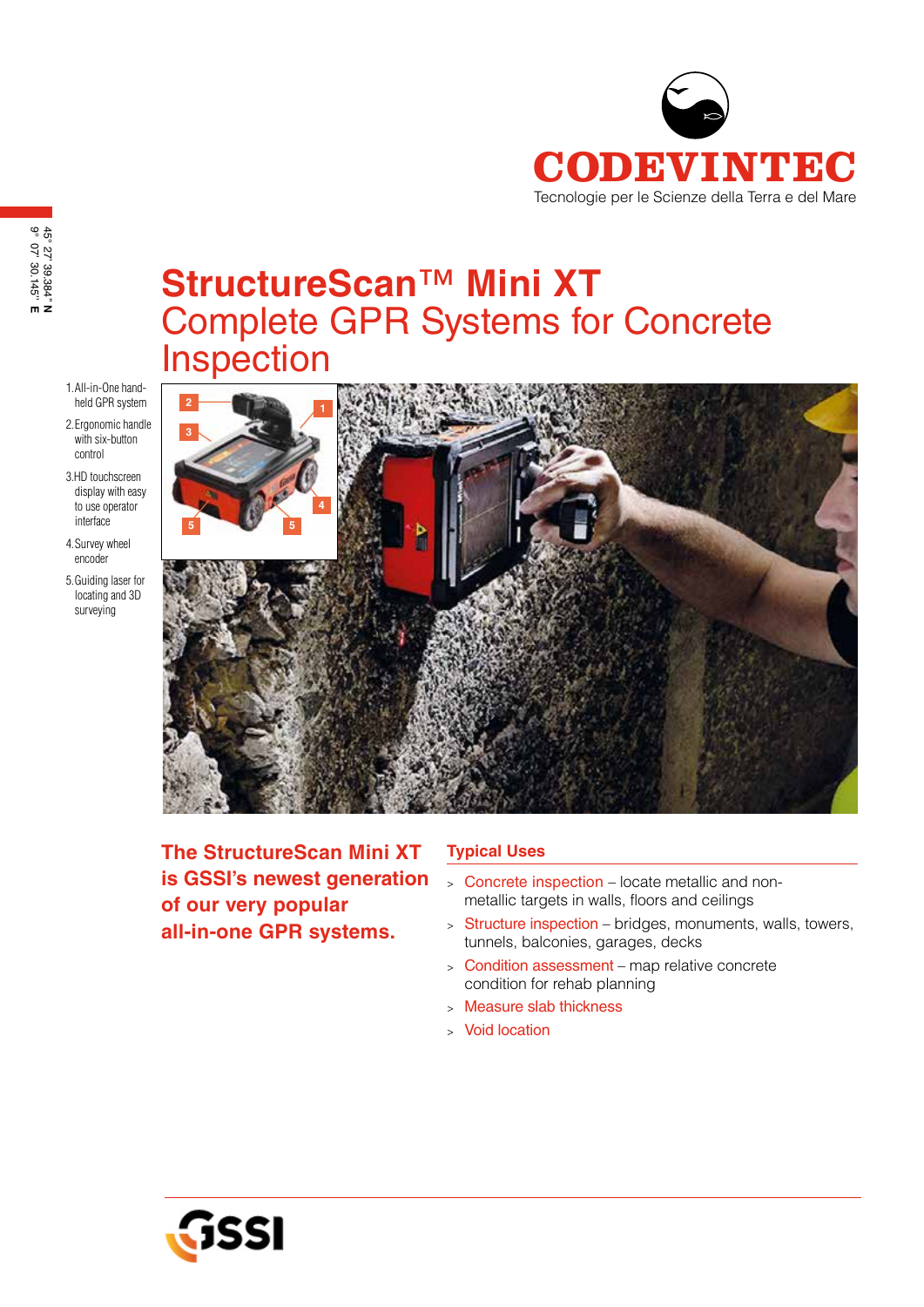

# **StructureScan Mini XT**

The StructureScan Mini XT is ideal for locating the position and depth of **metallic and non-metallic objects**  in concrete structures, including rebar, conduit, posttension cables, voids and service utilities. In addition, the Mini XT can help identify structural elements including pan deck, concrete cover and slab thickness.

## **High Frequency, High Resolution Concrete Antenna**

<sup>&</sup>gt; The StructureScan Mini XT employs a new 2.7 GHz antenna positioned 8 mm off the surface, providing additional ground clearance which allows the antenna to be used over rough concrete surfaces. This antenna provides **excellent near surface resolution** while also maintaining the ability to resolve deeper targets.

# **Enhanced Data Visualization**

- <sup>&</sup>gt; **Get first-in-class data visualization** with a stateof-the-art 6.5 inch HD touchscreen user interface and different operation modes designed for beginner to advanced use.
- <sup>&</sup>gt; **Use QuickScan to collect data** with the push of one button, or select any of the app-based data collection options including ScanMax and Scan3D for advanced data interpretation.
- <sup>&</sup>gt; **Customize the data display** with a variety of color adjustments. Real-time migrated data, onscreen reference markers and real-time signal floor indicator are also available.

### **Features**

The StructureScan Mini XT offers a 2.7 GHz antenna for superior target resolution and can reach depths of 20 inches (50 cm). Ideal for locating rebar, conduits, post-tension cables, voids and real time determination of concrete slab thickness.

## **Forward Thinking Design**

> Incorporated into the design are three accessory ports that allow for future expansion. The extension pole accessory, with six-button remote operation, is ideal for walking and wall surveys.

# Expanding Capabilities and Functionality

## **Palm XT**

**This 2300 MHz Palm XT antenna offers superior depth penetration and resolution.** Palm XT is a small form factor GPR antenna that gives users unprecedented access in tightly spaced areas and enables easy overhead scanning. It features a full keypad control via the antenna top that provides remote control of the user interface.

The antenna has seamless software integration with three data collection modes that provide the user with in-field options for data collection.

- <sup>&</sup>gt; **Standard mode** Requires no special set up, and is **ready for plug-and-play** operation
- <sup>&</sup>gt; Cross Polarization mode **Highlights nonmetallic objects**, such as PVC, and de-emphasizes metallic objects like rebar and wire mesh

<sup>&</sup>gt; **Side Car mode** – Transitions the survey wheel to the side of the antenna and **allows it to fit into smaller spaces**



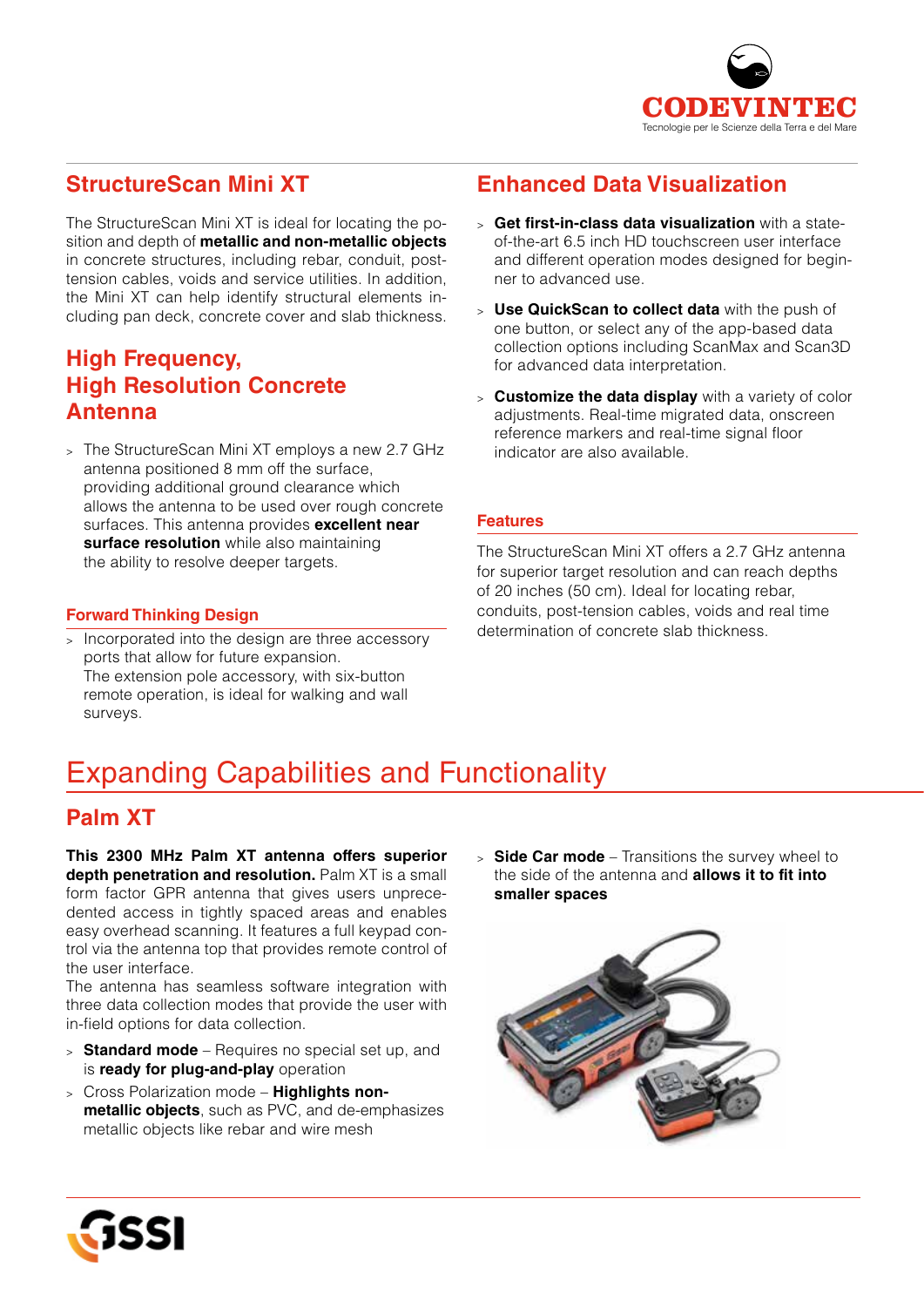

# **StructureScan XT Data Modes**

The StructureScan Mini XT features three data collection modes; Simple, Standard, and Advanced.

**Simple mode is perfect for quick data collection** simply select the depth of survey and concrete type, and start scanning.

Standard mode offers two apps, Scan3D and ScanMax. Advanced Mode offers XScan and DualScan apps for expanded data interpretation.

#### **Advanced Visualization**

- <sup>&</sup>gt; **Scan3D Revolutionary three-dimensional** x-ray like image with five view points
- <sup>&</sup>gt; XScan Visualize two perpendicular 2D profiles in a 3D format
- <sup>&</sup>gt; DualScan Compare two parallel 2D profiles in raw or focus mode

# **2D Data Collection**

The StructureScan Mini XT provides intuitive data visualization and includes multiple color themes, save image functionality and real-time display adjustments



StructureScan Mini XT user interface illustrating the Standard mode of operation.



Data illustrates several metallic targets at various depths collected in Standard mode using the ScanMax application. Red dots and crosshair identify user marked targets.

## **LineTrac XT**

LineTrac XT adds the ability to detect AC power and induced RF present in conduits. Locating specific power sources in concrete can be very complex. Site conditions resulting from various renovations and modifications can make the job more difficult and time consuming. This accessory combines radar data with a magnetometer.

LineTrac XT detects extremely low amplitude AC signals associated with difficult to locate conduits. LineTrac has a number of features to easily identify target utilities, including:

- <sup>&</sup>gt; Seamless fusion with GPR data
- <sup>&</sup>gt; Aids in target discrimination
- <sup>&</sup>gt; Detection at 50/60 Hz
- <sup>&</sup>gt; Rugged, IP-65 rated enclosure



Screen image illustrates GPR data of a suspended concrete slab with metallic reinforcement and a conduit with the presence of live power, indicated by the blue peaks.